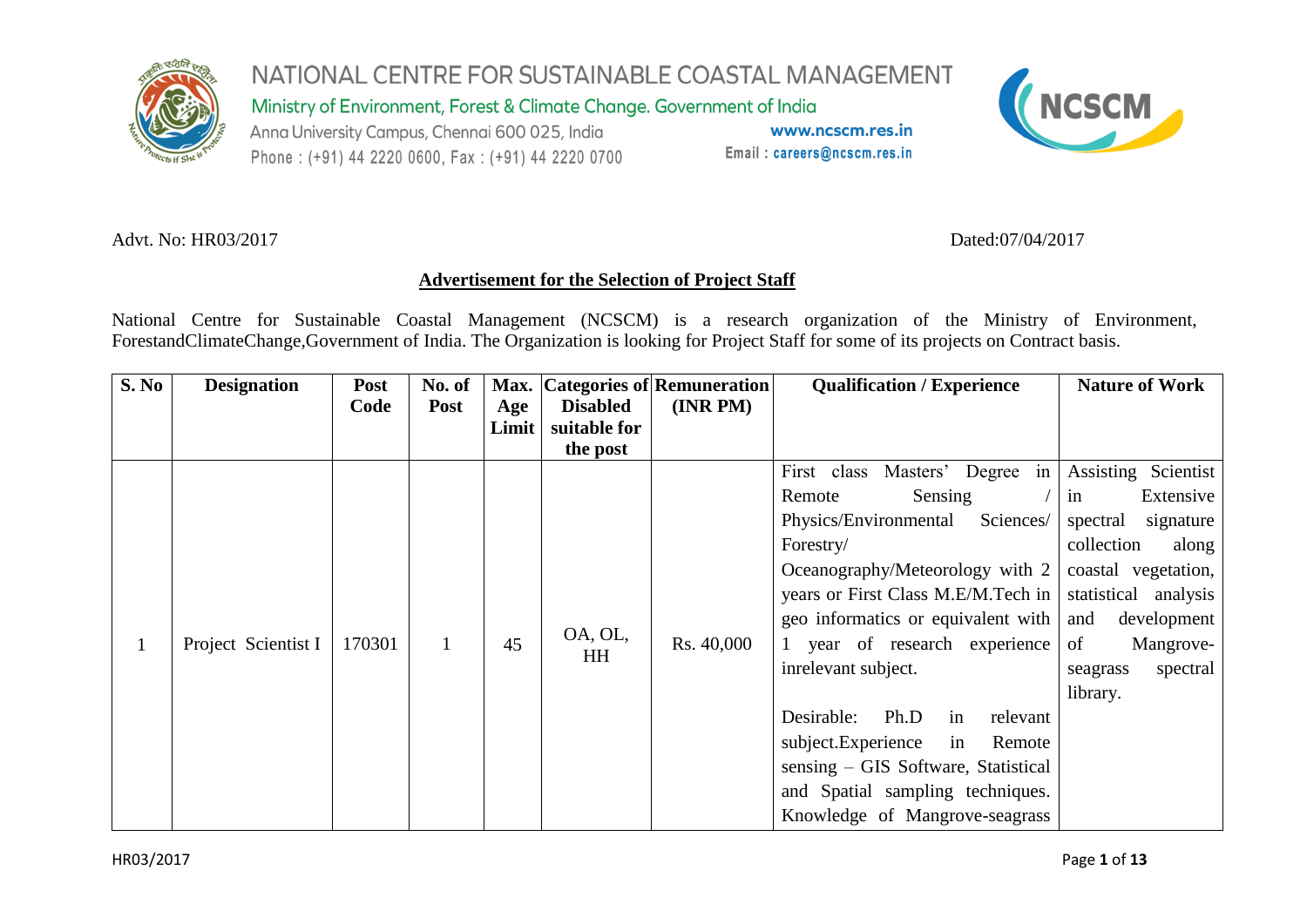

Ministry of Environment, Forest & Climate Change. Government of India

Anna University Campus, Chennai 600 025, India Phone: (+91) 44 2220 0600, Fax: (+91) 44 2220 0700



|   |                     |        |              |    |                   |            | mapping and its physiology.           |                                           |
|---|---------------------|--------|--------------|----|-------------------|------------|---------------------------------------|-------------------------------------------|
|   |                     |        |              |    |                   |            |                                       |                                           |
|   |                     |        |              |    |                   |            | First class Masters' Degree Social    | Assisting Scientist                       |
|   |                     |        |              |    |                   |            | Sciences / Economics / Business       | in Data collection                        |
|   |                     |        |              |    |                   |            | Administration from recognised        | analysis of<br>and                        |
|   |                     |        |              |    |                   |            | university or<br>equivalent with      | economic value of                         |
|   |                     |        |              |    |                   |            | minimum 2 years experience.           | coastaleco systems;<br>economic valuation |
| 2 |                     |        |              |    | OA, OL,           |            | Desirable: Ph.D in socio-economic     | of externalities in                       |
|   | Project Scientist I | 170302 | $\mathbf{1}$ | 45 | OAL, LV.          | Rs. 40,000 | related subjects, experience in       | systems;<br>eco                           |
|   |                     |        |              |    | <b>HH</b>         |            | economic analysis of coastal eco      | recommendations                           |
|   |                     |        |              |    |                   |            | systems and coastal community         | for<br>policy                             |
|   |                     |        |              |    |                   |            | interactions.                         | interventions;                            |
|   |                     |        |              |    |                   |            |                                       | training to stake                         |
|   |                     |        |              |    |                   |            |                                       | holders.                                  |
|   |                     |        |              |    |                   |            | First class Masters' Degree in        | <b>Assisting Scientist</b>                |
|   |                     |        |              |    |                   |            | Marine Biology / Life Sciences        | in analysis of                            |
|   |                     |        |              |    |                   |            | with 2 years of research experience   | Ecological data,                          |
|   |                     |        |              |    |                   |            | in relevant subject.                  | Report                                    |
| 3 | Project Scientist I | 170303 | $\mathbf{1}$ | 45 | OA, OL,<br>LV, HH | Rs. 40,000 |                                       | Preparation,                              |
|   |                     |        |              |    |                   |            | Desirable: PhD in relevant            | Review of                                 |
|   |                     |        |              |    |                   |            | discipline, good knowledge in         | Literature, Assist                        |
|   |                     |        |              |    |                   |            | marine ecology, statistical analysis, | in preparing policy                       |
|   |                     |        |              |    |                   |            | working experience in scientific      | documents, Interact                       |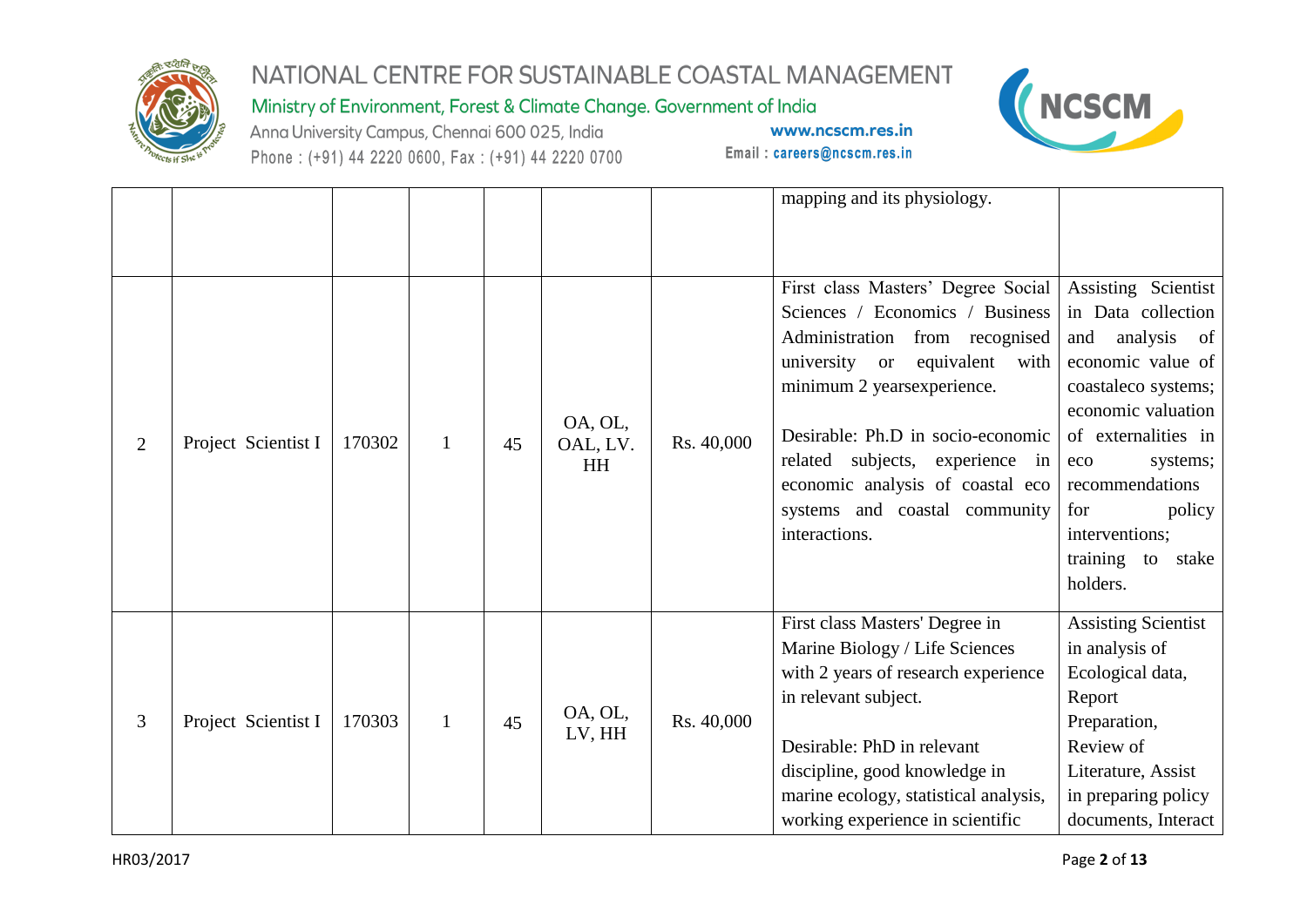

Ministry of Environment, Forest & Climate Change. Government of India

Anna University Campus, Chennai 600 025, India Phone: (+91) 44 2220 0600, Fax: (+91) 44 2220 0700



|   |                   |        |              |    |                      |           | documentation                                                                                                                                                                                                                                                                                                                                                                                       | with IT team in<br>preparing Decision<br>Support System.                                                                                                             |
|---|-------------------|--------|--------------|----|----------------------|-----------|-----------------------------------------------------------------------------------------------------------------------------------------------------------------------------------------------------------------------------------------------------------------------------------------------------------------------------------------------------------------------------------------------------|----------------------------------------------------------------------------------------------------------------------------------------------------------------------|
| 4 | Project Associate | 170304 | $\mathbf{1}$ | 35 | OA, OL,<br><b>HH</b> | Rs.30,000 | First<br>class Masters' Degree in<br>Sensing/<br>Remote<br>Forestry/ Environmental Sciences/ in<br>Botany with one year of relevant<br>research experience or First Class<br>M.E/M.Tech in Geo informatics or<br>equivalent.<br>Desirable: Experience in various<br>remote sensing – GIS and statistical<br>software. Good knowledge of<br>mangrove and seagrass species and<br>mapping procedures. | Geography/ Assisting Scientist<br>field<br>data<br>collection<br>and<br>compilation,<br>Digital<br>Image<br>Processing<br>and<br>Spatial<br>statistical<br>analysis. |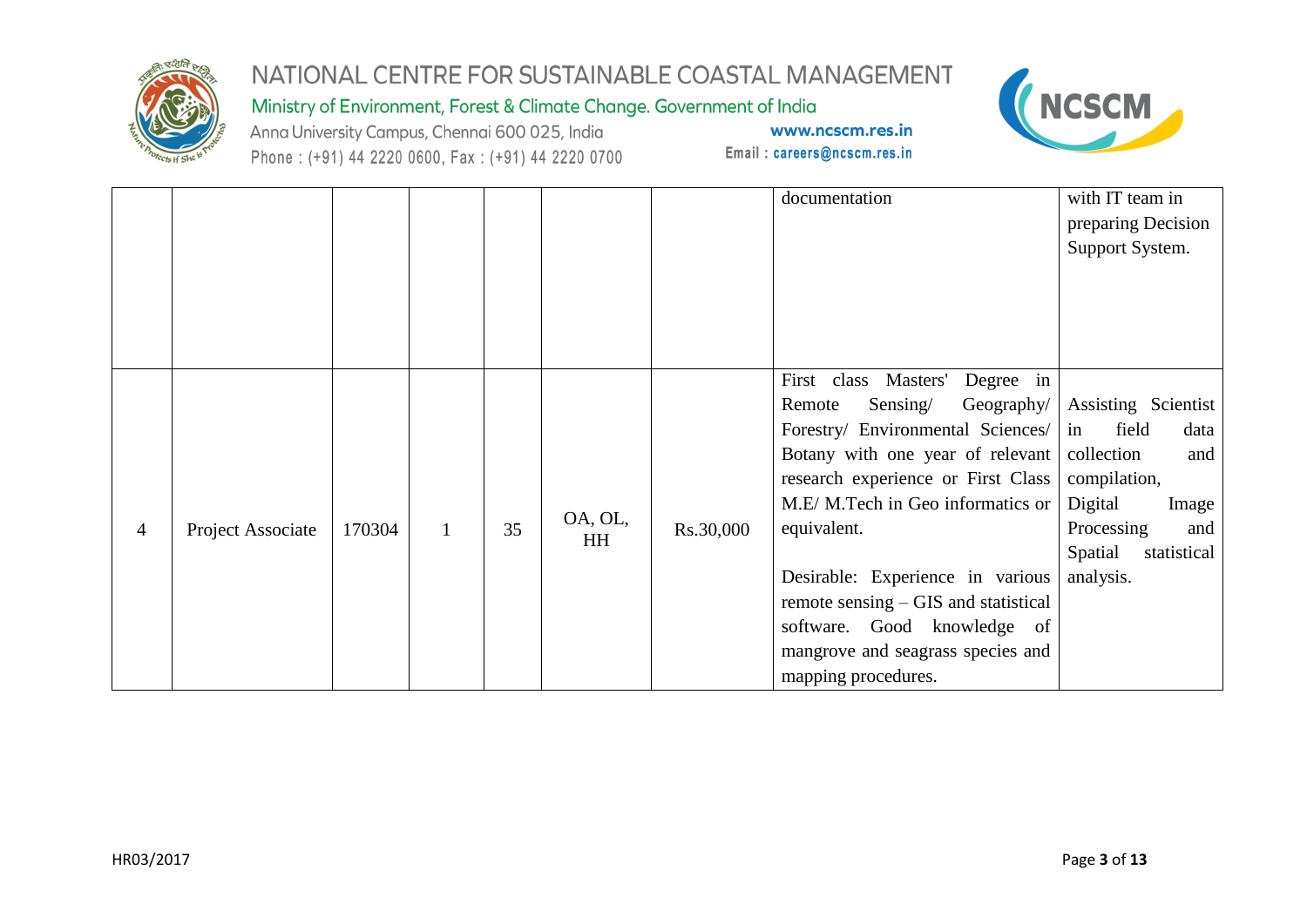

#### Ministry of Environment, Forest & Climate Change. Government of India

Anna University Campus, Chennai 600 025, India Phone: (+91) 44 2220 0600, Fax: (+91) 44 2220 0700



| 5 | Project Associate | 170305 | $\overline{2}$ | 35 | OA, OL,<br>LV, HH    | Rs.30,000 | First class Masters' Degree in<br>Environmental<br>Science/<br>Life<br>Sciences/ Coastal Area Studies with<br>one year of research experience in<br>relevant subject.<br>Desirable:<br>Ph.D.<br>relevant<br>in<br>Collection<br>subject.<br>of<br>environmental and social economic<br>data for islands / coastal areas.<br>Knowledge in island ecosystem/<br>studies in coastal areas. Knowledge<br>in RS/GIS.                 | Assisting Scientist<br>work<br>for<br>to<br>database<br>development<br>for<br>islands of<br>India.<br>Analysis of<br>data/<br>information<br>and<br>of<br>preparation<br>reports.              |
|---|-------------------|--------|----------------|----|----------------------|-----------|---------------------------------------------------------------------------------------------------------------------------------------------------------------------------------------------------------------------------------------------------------------------------------------------------------------------------------------------------------------------------------------------------------------------------------|------------------------------------------------------------------------------------------------------------------------------------------------------------------------------------------------|
| 6 | Project Associate | 170306 | 10             | 35 | OA, OL,<br><b>HH</b> | Rs.30,000 | First class<br>Master's<br>degree in<br>Remote<br>Sensing/<br>GIS/Environmental sciences with 1<br>year orFirst Class M.E/ M.Tech in<br>Geo Informatics / Remote sensing/<br>GIS or equivalent.<br>Desirable: Experience in Remote<br>Sensing, GIS and Spatial statistical<br>software. Working knowledge in<br>feature interpretation using satellite<br>images, spatial database, mapping<br>procedures and spatial analysis. | <b>Assisting Scientist</b><br>in Digital Image<br>processing, spatial<br>statistical analysis<br>and mapping using<br>Remote sensing<br>and GIS, Field<br>data collections<br>and compilation. |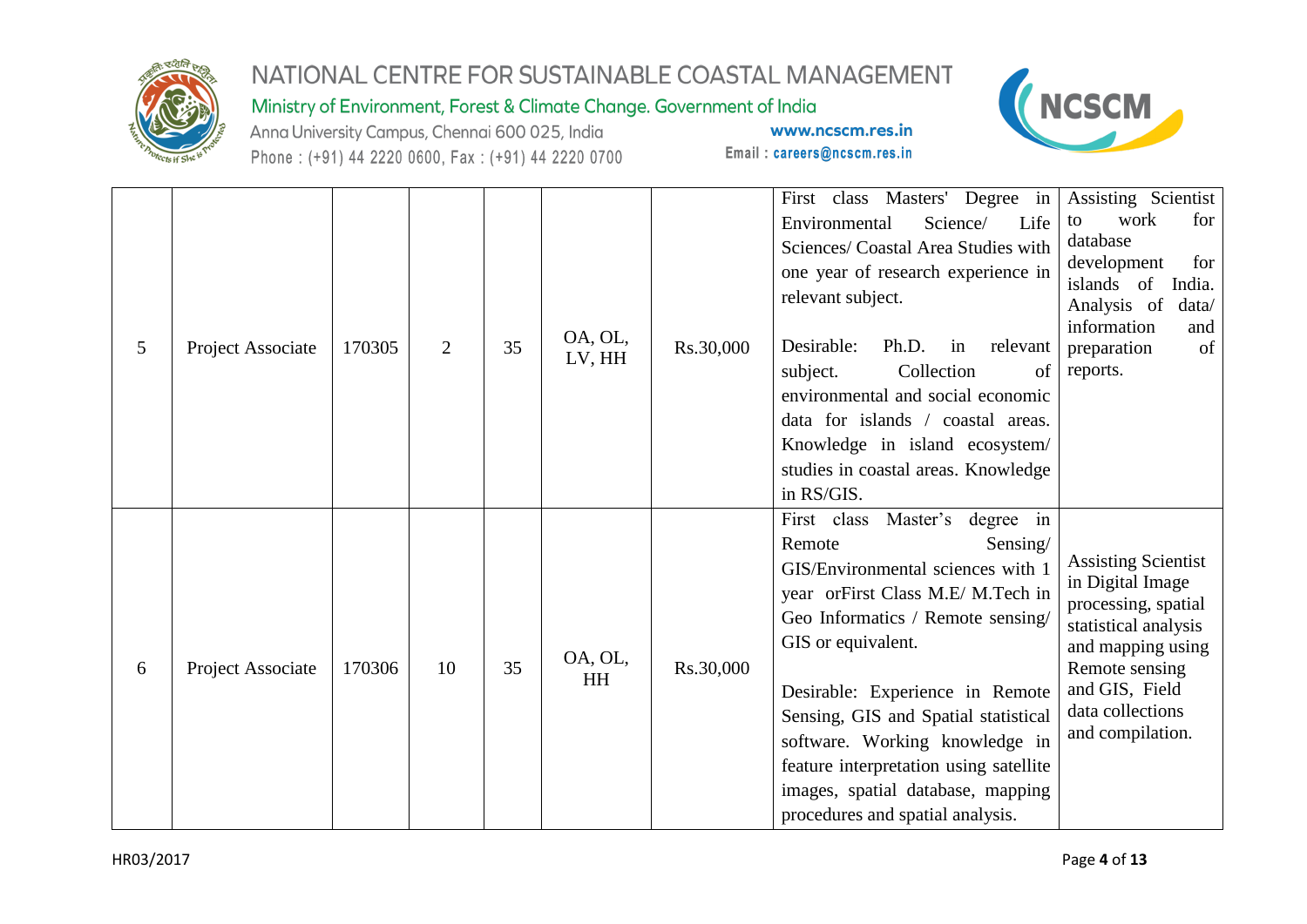

Ministry of Environment, Forest & Climate Change. Government of India

Anna University Campus, Chennai 600 025, India Phone: (+91) 44 2220 0600, Fax: (+91) 44 2220 0700



| $\overline{7}$ | <b>Senior Research</b><br>Fellow | 170307 | $\mathbf{1}$ | 30 | OA, OL,<br>OAL, LV,<br>HH | Rs.18,000 | First class Master's degree in<br>Sociology or equivalent with<br>minimum 2 years experience<br>Desirable: Research experience in<br>coastal communities and<br>demographic studies.                                                                                                                                                                 | Assisting Scientist<br>in Data collection<br>and<br>database<br>about<br>creation<br>fishing<br>coastal<br>villages                                             |
|----------------|----------------------------------|--------|--------------|----|---------------------------|-----------|------------------------------------------------------------------------------------------------------------------------------------------------------------------------------------------------------------------------------------------------------------------------------------------------------------------------------------------------------|-----------------------------------------------------------------------------------------------------------------------------------------------------------------|
| 8              | Senior Research<br>Fellow        | 170308 | $\mathbf{1}$ | 30 | OA, OL,<br>LV, HH         | Rs.18,000 | First class Master's degree in<br>Science relating to Inorganic<br>Chemistry / Analytical / Marine /<br><b>Environment Chemistry or Marine</b><br>Biology or its equivalent from a<br>recognised University with 2 Years<br>relevant research experience.<br>Desirable: Knowledge / Experience<br>in coastal water/sediment/air<br>quality analysis. | <b>Assisting Scientist</b><br>in Extensive field<br>work for sample<br>collection;<br>Analysis of<br>environment<br>samples (water,<br>soil and plants).        |
| 9              | Senior Research<br>Fellow        | 170309 | $\mathbf{1}$ | 30 | OA, OL,<br>LV, HH         | Rs.18,000 | First class Master's degree in<br>Marine Biology/ Zoology/ Fisheries<br>Science with 2 years of research<br>experience in Marine Taxonomy.<br>Desirable: Expertise in Taxonomy<br>of Marine Organisms.                                                                                                                                               | <b>Assisting Scientist</b><br>in Collation and<br>documentation of<br>information for<br>marine flora and<br>fauna and data<br>processing and<br>preparation of |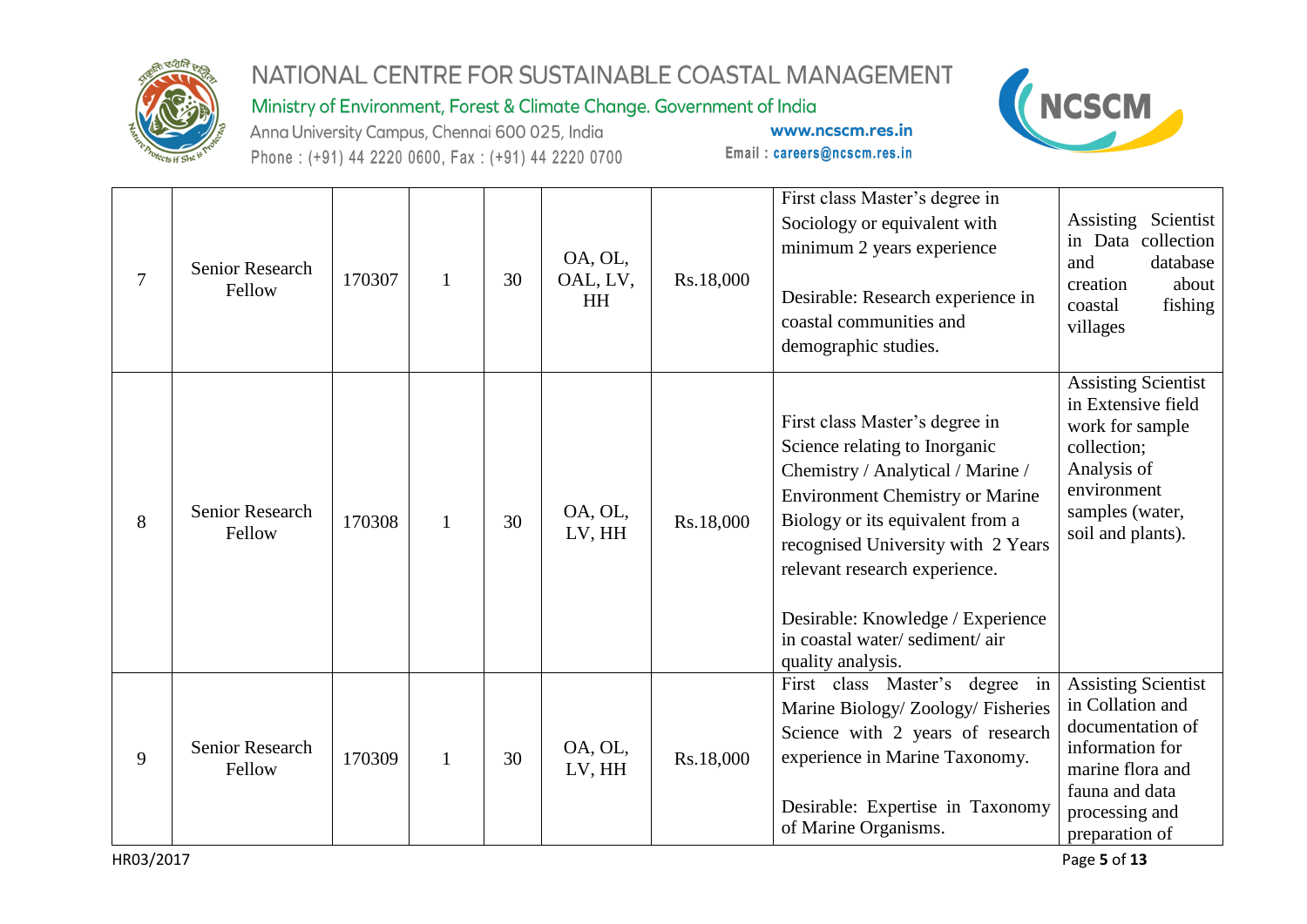

Ministry of Environment, Forest & Climate Change. Government of India

Anna University Campus, Chennai 600 025, India Phone: (+91) 44 2220 0600, Fax: (+91) 44 2220 0700



|    |                           |        |    |                                  |           |                                                                                                                                                                                                                                                                        | reports.                                                                                                                                                          |
|----|---------------------------|--------|----|----------------------------------|-----------|------------------------------------------------------------------------------------------------------------------------------------------------------------------------------------------------------------------------------------------------------------------------|-------------------------------------------------------------------------------------------------------------------------------------------------------------------|
| 10 | Senior Research<br>Fellow | 170310 | 30 | OA, OL,<br>OAL, LV,<br><b>HH</b> | Rs.18,000 | First class in M.E / M.Techwith<br>subjects<br>relevant<br>data<br>to<br>communication with 2 years of<br>research experience.<br>Desirable: Knowledge / experience<br>in operation and maintenance of<br>electronic equipment. Experience<br>in embedded programming. | <b>Assisting Scientist</b><br>in field surveys and<br>day-today<br>laboratory works,<br>carrying out data<br>analysis and report<br>preparation.                  |
| 11 | Senior Research<br>Fellow | 170311 | 30 | OA, OL,<br>OAL, LV,<br><b>HH</b> | Rs.18,000 | First class Master's degree in<br>Science/ Humanities or Technology<br>with 2 years of experience in<br>research/teaching.<br>Desirable: Experience in sampling,<br>isolation<br>culturing,<br>and<br>identification of microbes<br>from<br>marine environment.        | <b>Assisting Scientist</b><br>the scientist in field<br>sample collection<br>and day-to-day<br>laboratory<br>preparatory works.<br>Carrying out data<br>analysis. |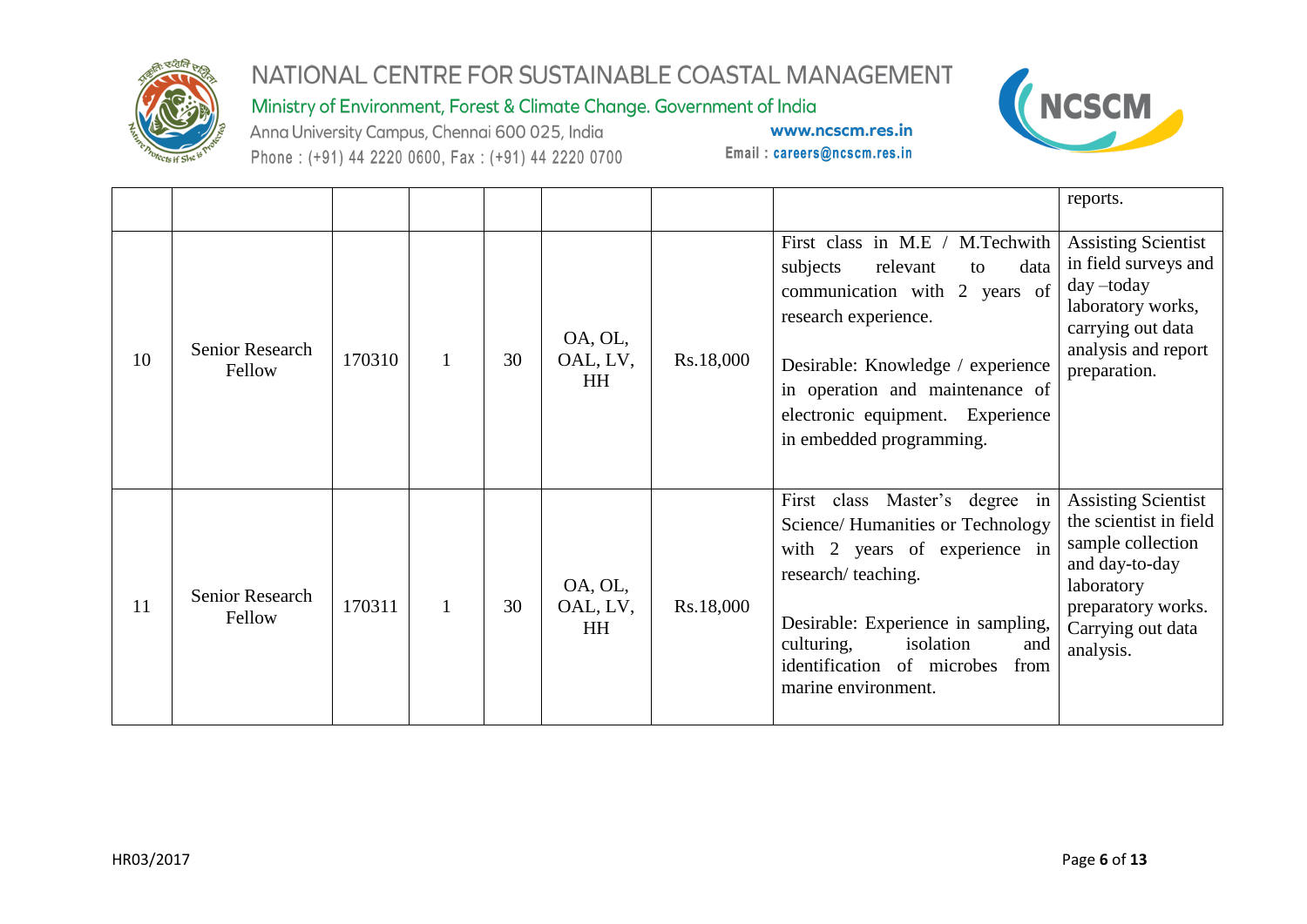

Ministry of Environment, Forest & Climate Change. Government of India

Anna University Campus, Chennai 600 025, India Phone: (+91) 44 2220 0600, Fax: (+91) 44 2220 0700



| 12 | Senior Research<br>Fellow | 170312 |              | 30 | OA, OL,<br>OAL, LV,<br><b>HH</b> | Rs.18,000 | First class Master's degree in<br>Science/Humanities or Technology<br>with 2 years of experience in<br>research/teaching.<br>Desirable: Experience in collection,<br>analysis and maintenance of marine<br>(Phytoplankton,<br>organisms<br>Zooplankton, benthos and marine<br>microbes) in the laboratory. | <b>Assisting Scientist</b><br>in field sample<br>collection and day-<br>to-day laboratory<br>preparatory works.<br>Carrying out data<br>analysis.           |
|----|---------------------------|--------|--------------|----|----------------------------------|-----------|------------------------------------------------------------------------------------------------------------------------------------------------------------------------------------------------------------------------------------------------------------------------------------------------------------|-------------------------------------------------------------------------------------------------------------------------------------------------------------|
| 13 | Junior Research<br>Fellow | 170313 | $\mathbf{1}$ | 30 | OA, OL,<br>LV, HH                | Rs.16,000 | First class Master's degree in<br>Science relating to Inorganic<br>chemistry/ Analytical/Marine/<br><b>Environmental Chemistry or</b><br>Marine biology or its equivalent<br>from a recognized university.<br>Desirable: Knowledge / Experience<br>in coastal water/sediment/air<br>quality analysis.      | <b>Assisting Scientist</b><br>in Extensive field<br>work for sample<br>collection;<br>Analysis of<br>environmental<br>samples (water,<br>soils and plants). |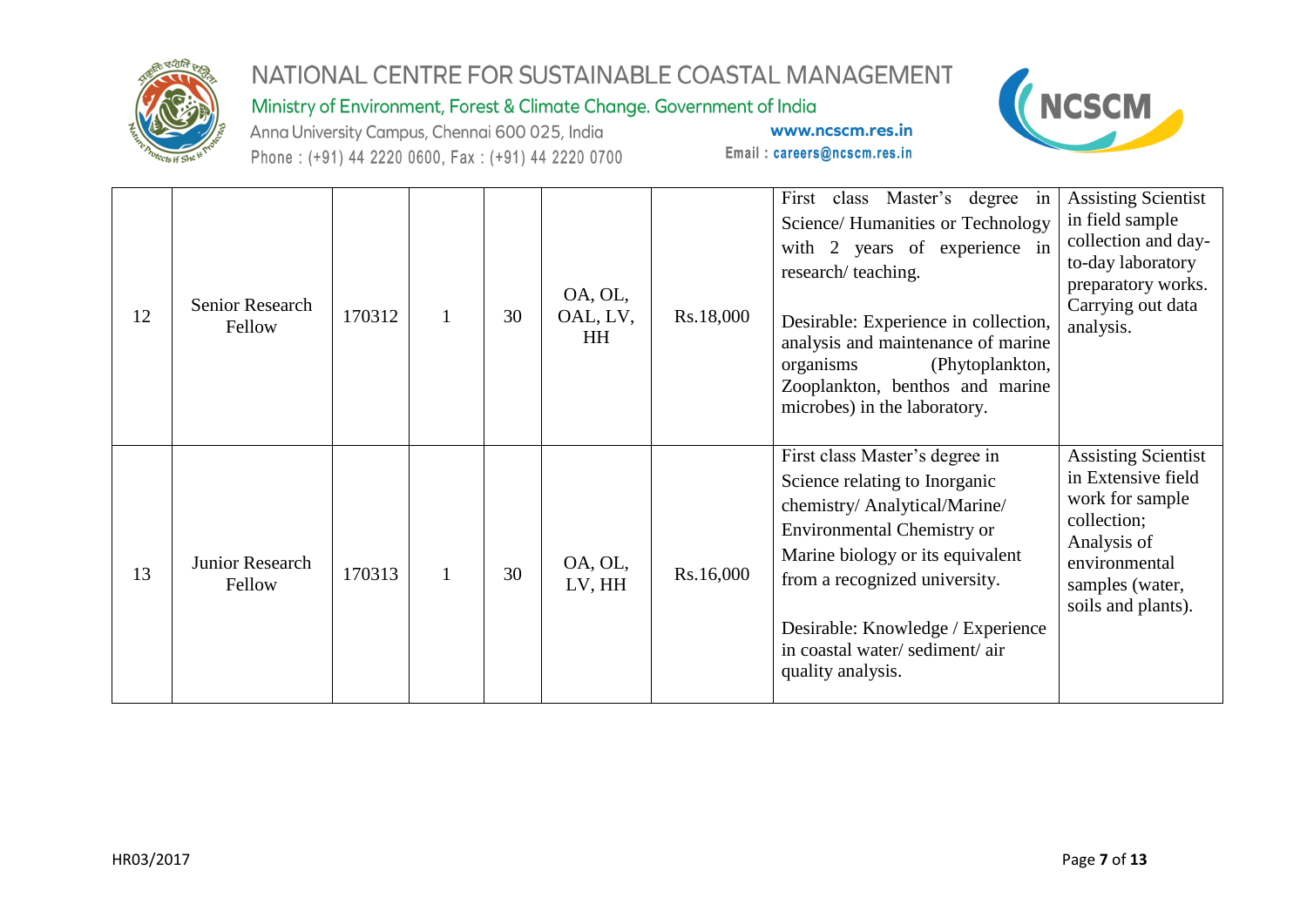

Ministry of Environment, Forest & Climate Change. Government of India

Anna University Campus, Chennai 600 025, India Phone: (+91) 44 2220 0600, Fax: (+91) 44 2220 0700



| $\overline{14}$ | Junior Research<br>Fellow | 170314 |  | 30 | OA, OL,<br>OAL, LV,<br>HH | Rs.16,000 | First class Master's degree in Assisting Scientist<br>Economics or equivalent from a<br>recognized university.<br>Desirable: Knowledge in coastal<br>environmental<br>and<br>environment<br>economics. | in Primary and<br>Secondary data<br>collection and data<br>base development<br>on econometrics of<br>coastal ecosystems<br>goods and service. |
|-----------------|---------------------------|--------|--|----|---------------------------|-----------|--------------------------------------------------------------------------------------------------------------------------------------------------------------------------------------------------------|-----------------------------------------------------------------------------------------------------------------------------------------------|
|-----------------|---------------------------|--------|--|----|---------------------------|-----------|--------------------------------------------------------------------------------------------------------------------------------------------------------------------------------------------------------|-----------------------------------------------------------------------------------------------------------------------------------------------|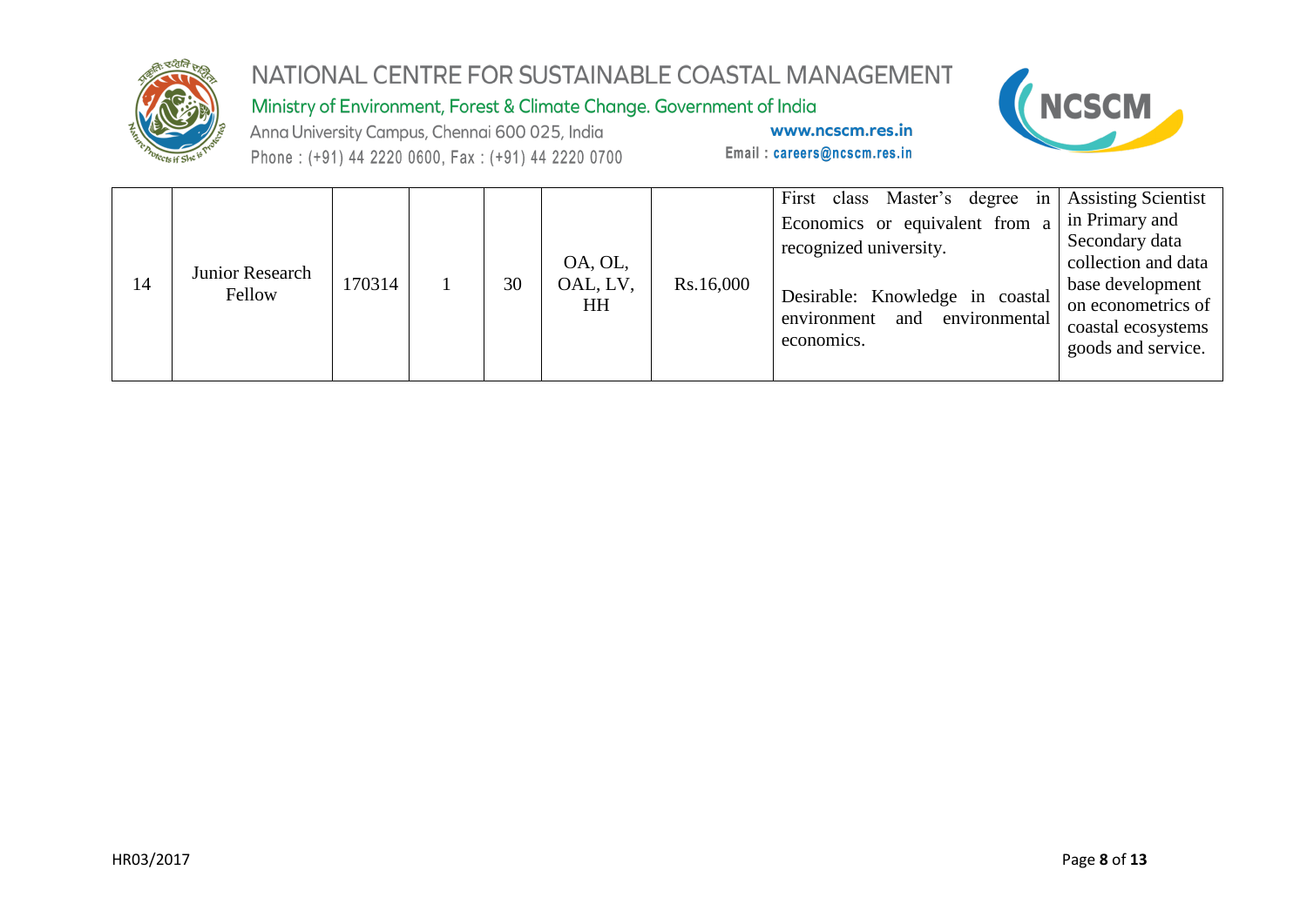

Ministry of Environment, Forest & Climate Change. Government of India

Anna University Campus, Chennai 600 025, India Phone: (+91) 44 2220 0600, Fax: (+91) 44 2220 0700

www.ncscm.res.in Email: careers@ncscm.res.in



#### **Last Date for Online Submission of Application**: 21/04/2017 (Friday) Interview Schedule for the Post Code : 170303, 170305, 170308, 170309, 170310, 170311, 170312, 170313 **Category Date Time Venue** General 25/04/2017 09:00 A.M National Centre for Sustainable Coastal Management, Koodal Building,  $\begin{array}{c|c}\n\hline\n\text{OBC} & \text{23/04/2017} \\
\hline\n\text{SC/ST}\n\end{array}$   $\begin{array}{c|c}\n\hline\n11:00 \text{ A.M} \\
\hline\n01:00 \text{ P.M}\n\end{array}$  Anna University Campus, Chennai - 600025.  $01:00$  P.M

| <b>Last Date for Online Submission of Application:</b> 21/04/2017 (Friday) |                       |           |                                                               |  |  |  |  |  |  |
|----------------------------------------------------------------------------|-----------------------|-----------|---------------------------------------------------------------|--|--|--|--|--|--|
| Interview Schedule for the Post Code: 170301, 170304, 170306               |                       |           |                                                               |  |  |  |  |  |  |
| Category                                                                   | Time<br>Date<br>Venue |           |                                                               |  |  |  |  |  |  |
| General                                                                    |                       | 09:00 A.M | National Centre for Sustainable Coastal Management,           |  |  |  |  |  |  |
| <b>OBC</b>                                                                 | 26/04/2017            | 10:00 A.M | Koodal Building,<br>Anna University Campus, Chennai - 600025. |  |  |  |  |  |  |
| SC/ST                                                                      |                       | 11:00 A.M |                                                               |  |  |  |  |  |  |

| <b>Last Date for Online Submission of Application:</b> 21/04/2017 (Friday) |             |             |                                                               |  |  |  |  |  |  |  |
|----------------------------------------------------------------------------|-------------|-------------|---------------------------------------------------------------|--|--|--|--|--|--|--|
| Interview Schedule for the Post Code: 170302, 170307, 170314               |             |             |                                                               |  |  |  |  |  |  |  |
| <b>Category</b>                                                            | <b>Date</b> | Time        | Venue                                                         |  |  |  |  |  |  |  |
| General                                                                    |             | 12:00 P.M   | National Centre for Sustainable Coastal Management,           |  |  |  |  |  |  |  |
| <b>OBC</b>                                                                 | 26/04/2017  | $01:00$ P.M | Koodal Building,<br>Anna University Campus, Chennai - 600025. |  |  |  |  |  |  |  |
| SC/ST                                                                      |             | 02:00 P.M   |                                                               |  |  |  |  |  |  |  |

HR03/2017 Page **9** of **13** Interested and eligible candidate shall apply to the National Centre for Sustainable Coastal Management, Koodal Building, Anna University Campus, Chennai – 600025, subject to the conditions for application as given below.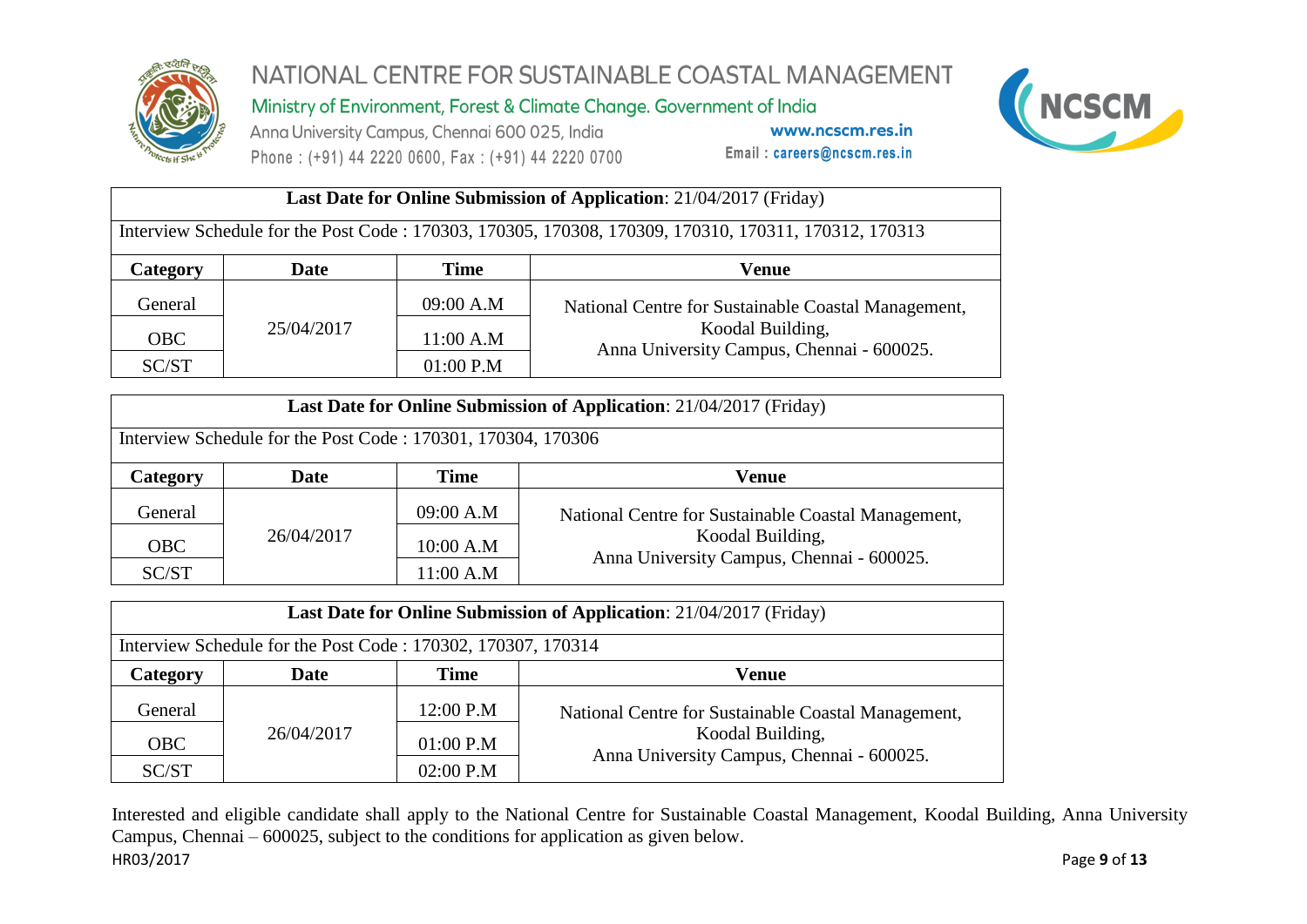

Ministry of Environment, Forest & Climate Change. Government of India

Anna University Campus, Chennai 600 025, India Phone: (+91) 44 2220 0600, Fax: (+91) 44 2220 0700

www.ncscm.res.in Email: careers@ncscm.res.in



#### **Reservation Detail :**

All positions are open for candidates without any physical challenge also.

| <b>Total Positions</b> | SC                                                          |                          | OBC                                                                   |  |                                                             |
|------------------------|-------------------------------------------------------------|--------------------------|-----------------------------------------------------------------------|--|-------------------------------------------------------------|
|                        |                                                             | $\overline{\phantom{0}}$ |                                                                       |  |                                                             |
| Abbreviations          | SC – Scheduled Caste<br>$OA - One Arm$<br>$LV - Low Vision$ |                          | $ST - S$ cheduled Tribe<br>$OL$ – One Leg<br>HH – Hearing Handicapped |  | OBC – Other Backward Classes<br>$OAL - One$ Arm and One Leg |

#### **Conditions for Application:**

- 1. Candidate needs to submit his/her application online in the website **www.ncscm.res.in/cms/careers/careers.php** on or before the last date specified above. No other mode of application shall be considered. Do not apply via **mobile browser**.
- 2. A candidate can apply only up to a **maximum of two positions**. All applications of the candidate who have applied more than two positions will **summarily be rejected**
- 3. The applicant needs to undergo eligibility scrutiny, certificate verification, followed by a personal interview on the scheduled time, date and venue specified above. All eligible candidates who have applied shall appear for the interview. **No separate call letter will be issued**. It is the responsibility of the candidate to ensure that he/she fulfils the eligibility criteria before appearing at the venue.
- 4. Candidate who fails to satisfy, any of the conditions for application as stated in this advertisement or elsewhere, will not be allowed to attend the certificate verification or the interview, as the case may be. Candidates, who had not cleared the certificate verification process, will not be allowed to attend the interview.
- 5. Candidate appearing for the interview should produce the hard copy of the online application along with necessary documents. **No other format of application shall be considered**. Candidates appearing without the hard copy of the online application will not be entertained.
- 6. The candidate needs to carry the original of all the relevant certificate(s) for verification and a copy for submission. Photocopies of the certificates, even if attested, shall not be considered for certificate verification.
- 7. The candidate is required to produce the following documents in proof of education /experience for verification.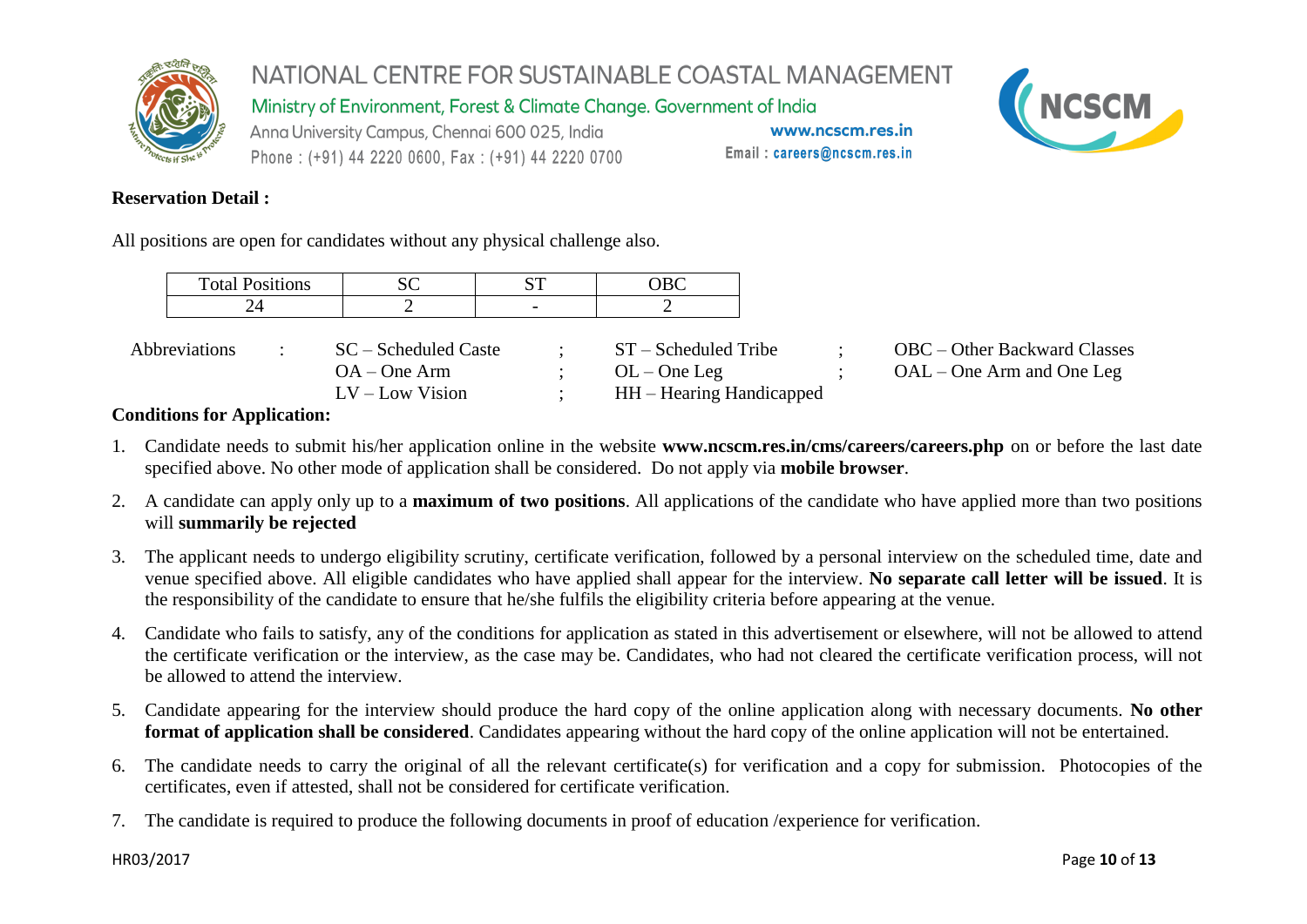

Ministry of Environment, Forest & Climate Change. Government of India

Anna University Campus, Chennai 600 025, India Phone: (+91) 44 2220 0600, Fax: (+91) 44 2220 0700

www.ncscm.res.in Email: careers@ncscm.res.in



- SSLC / 10th or equivalent
- Proof in support of Educational qualification (Provisional/Degree Certificate) [Note: Mere production of mark sheets or course completion certificate shall not be considered for verification].
- Proof in support of work or research experience (Experience/Service certificate).
- 8. Employees of Government / Quasi Government / PSU / Autonomous bodies should produce NOC at the time of interview/certificate verification.
- 9. NCSCM will **not** provide any facility for online registration and/or taking printout or photocopies.
- 10. Late comers will not be entertained.

#### **General Conditions:**

- 1. Application is open only for Indian Nationals.
- 2. Project completion date is  $31<sup>st</sup>$  December 2017
- 3. The appointment will be purely on temporary basis for a specific project and co- terminus with the project. The appointment is up to the project completion date, subject to the satisfactory performance of the individual. The project completion date may vary, at a later stage, because of various reasons. Appointment of a candidate in any of the above positions does not entitle him/her, for any permanent/temporary job in NCSCM or the Government of India.
- 4. The appointment will be subject to a periodical performance review and continuation thereupon until the project completion date, will be purely based on the performance of the individual.
- 5. The place of posting will be in Chennai or at any other location in India as required. The positions may involve field activities anywhere in India, based on the requirement of the project.
- 6. For the purpose of research experience calculation, awarded PhD degree shall be considered equivalent to 3 years of research experience. Awarded M.Phil shall be considered equivalent to 1 year of research experience.
- 7. Reservation and relaxation for SC, ST, OBC, Physically Challenged and Ex-servicemen will be as per Government of India policy. However the maximum Age limit including all reservations shall not exceed 56 years.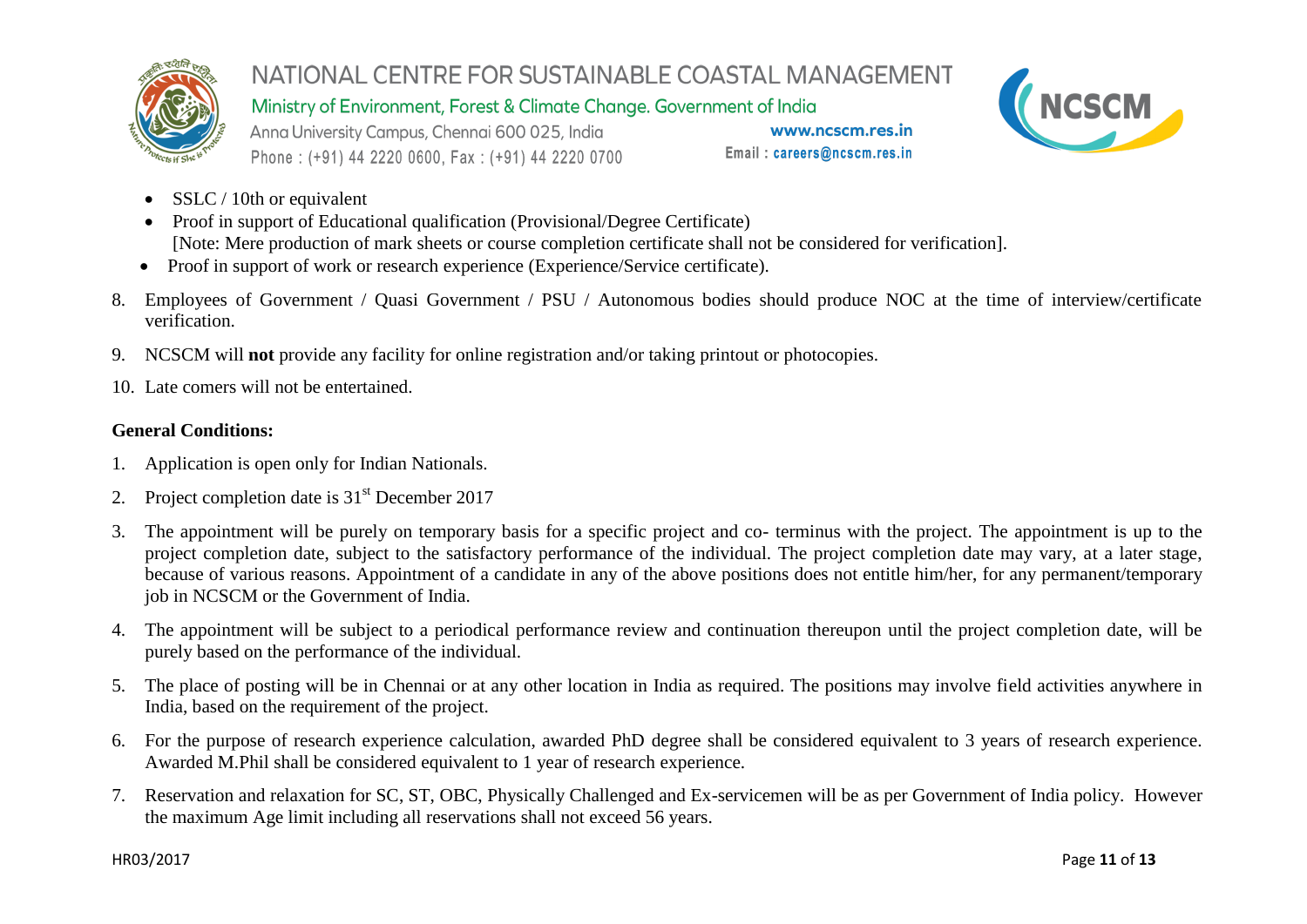

Ministry of Environment, Forest & Climate Change. Government of India

Anna University Campus, Chennai 600 025, India Phone: (+91) 44 2220 0600, Fax: (+91) 44 2220 0700

www.ncscm.res.in Email: careers@ncscm.res.in



#### **8. First Class means as specified in the Degree Certificate.**

- 9. Number of years of experience will be counted after the year of award of the qualifying degree, as on the date of advertisement.
- 10. Date of advertisement would be the cut-off date for age and experience computation.
- 11. Conditions for Photograph Image:
	- i. Photograph must be a recent passport style colour picture
	- ii. Make sure that the picture is in colour, taken against a light-coloured, preferably white, background
	- iii.Look straight at the camera with a relaxed face
	- iv. Dimensions 200 x 230 pixels (preferred and preferably in .JPG or .PNG formats)
	- v. Size of file should be between 20 and 50kb
	- vi. Ensure that the size of the scanned image is not more than 50kb. If the size of the file is more than 50kb, then adjust the settings of the scanner such as the DPI resolution, no. of colours etc. during the process of scanning
- 12. Conditions for Signature Image:
	- i. The applicant has to sign on white paper with Black Ink pen
	- ii. The signature must be signed only by the applicant and not by any other person
	- iii.Dimensions 140 x 60 pixels (preferred and preferably in .JPG or .PNG formats)
	- iv. Size of file should be between 10 and 20kb
- 13. The number of positions would vary from what is advertised, as per the discretion of the Director, NCSCM.
- 14. Director NCSCM may consider selecting any candidate for a lower position/remuneration, based on the performance of the candidate in the selection process. Mere possession of the qualifying criteria does not entitle the candidate, the post applied for.
- 15. No TA / DA will be paid for attending the certificate verification, interview and/or for joining duty after selection. Candidates shall have to make their own arrangement for their travel & stay for attending interview and during working with NCSCM, if shortlisted.
- 16. Any request to change of date/session/ centre/ venue will not be entertained.
- 17. It may be noted that if, at any stage, it is discovered that an attempt has been made by the applicant to wilfully conceal or misrepresent the facts, his/her candidature will be summarily rejected or his/her employment terminated.